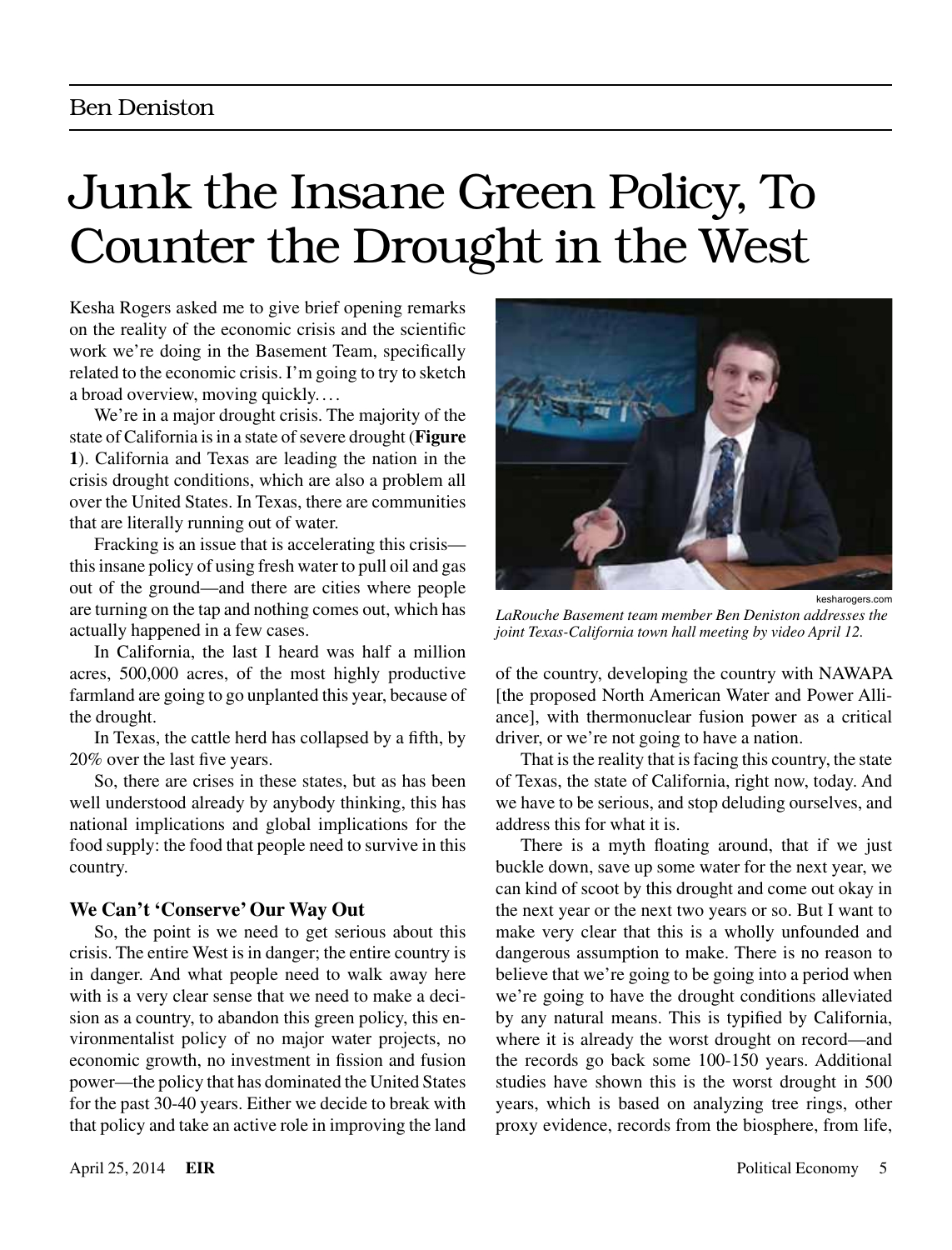#### FIGURE 1 **U.S. Drought Monitor - Total U.S.**

April 8, 2014 (Released Thursday, April 10, 2014) Valid 8 a..m. EDT



*Drought condidtions ranging from Abnormally Dry to Exceptional Drought blanket California, Texas, and much of the rest of the West.*

from the environment, that show the conditions going back further.

# **Climate and the Sun**

But even that doesn't tell the whole story. There was a very important study put out by university researchers in California, indicating that in California and the region of the West, the past century, from say 1900 to 2000, roughly, has been among the wettest centuries in the past 7,000 years. That this 100-year period, the period in which we built our irrigation systems, our dams, our water management projects, was a period that was actually anomalously wet, wetter than it usually it is in the West. So the assumption that we're going to continue to have that level of water availability that we had over the past century, is highly unlikely, given the fact that over the past 7,000 years, seven millennia, this century was one of the wettest. And that's natural climate change—not this bunk that's floating around, trying to blame you for driving your car and destroying the planet, which is totally scientifically absurd—but real climate change, driven

by factors like the Sun, solar activity, and the relationship of solar activity to galactic activity. That relationship between solar activity and galactic activity causes natural fluctuations that life on this planet has to deal with.

So, this is the reality that we're looking at. And we need to take actions that will allow mankind to improve the territory; to use higher forms of energy—nuclear fusion; to use major water projects powered by nuclear fusion, to transform the land area, to transform the territory. And that is the decision we have to make....

I want to take a few minutes to look specifically at the activity of the Sun. We'll take a few steps, on larger and larger time cycles. **Figure 2** is an image of the Sun taken every single year, over the course of one solar cycle: 1996- 2006. This is an image taken in

X-rays, and you can see that every 10 or 11 years, the Sun goes through a regular cycle, starting off relatively weak, with less activity. It's still warm, you still get sunlight, the Sun doesn't stop shining, but it's less in-

FIGURE 2 **X-ray Images of the Sun over One Solar Cycle**



Steele Hill, NASA/ESA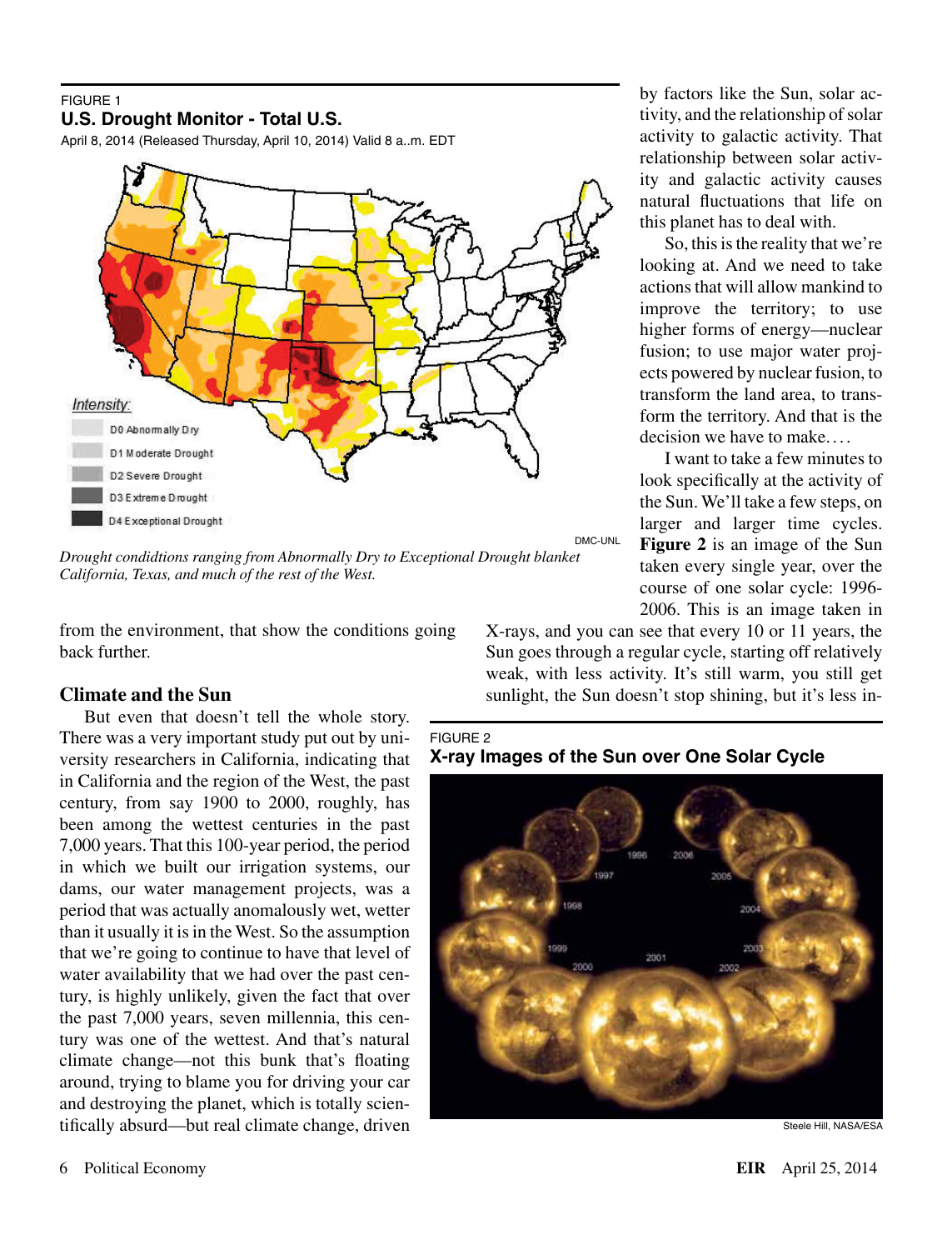tense, less energetic. It doesn't have as much activity going on. And then over a period of about 5-6 years, on average, it will get more active. It peaked in 2001 and then began to decline again. This is a regular pattern.

Now, what has been a matter of increasing concern among serious scientific thinkers—people who aren't bought off by the "man-made global warming" hoax—is that the Sun is weakening. It's not weakening just in terms of a normal cycle—every 11 years it gets weak again—but *the whole cycle itself is getting less intense.* The peak of the solar cycle is less intense than the previous cycles....

*You can see that in* **Figure 3**, 400 years of sunspot observations. Sunspots are a very good measure of the overall activity of the Sun, and you can see, over the past 400 years, these roughly 11-year cycles. And you can see clearly that the height of the maximum varies a fair amount. If you go back far enough, say to about 1800, you had a few solar cycles that were very weak. If you go back a little bit farther, to around 1650- 1700, you have what's been referred to as the Maunder Minimum, when the

Sun, as far as we understand, basically shut down. It continued to put out sunlight, but it was a very quiet phase. It wasn't magnetically active, it wasn't ejecting a lot of material; it was a period, as far as we understand, when there were little or no solar cycles. The Sun basically went to sleep for 50 or 60 years, and we didn't have any solar activity, so far as we can tell. Obviously, the instrumentation was very primitive back then, and this is based mostly on visual observations of sunspots.

#### **The Onset of Global Cooling?**

The point is, what was the effect on the Earth? During this Maunder Minimum period, you had a major phase of global cooling. When the Sun became less active, the response on the Earth was a period of major cooling—and not just a little bit cooler here and there, but enough to make a significant impact on society. Places where you could have crops, you couldn't have crops any more. You had famines. You had major re-

#### FIGURE 3 **400 Years of Sunspot Observation**



*Solar activity over 1,100 years, measured by changes in production of carbon-14 in the atmosphere. More carbon-14 is produced by the increased galactic cosmic radiation the Earth experiences when the solar activity is low.*

gions where rivers had run year-round without freezing, but now the rivers were completely freezing over. You had a very significant impact on society, on nations. Some of this is best documented in Northern Europe for that time period.

There is a growing concern that today, we are heading into a new "Maunder Minimum" period, when the Sun could become very weak. And we've seen that with the current solar cycle: It's less than half as intense as the previous predictions had expected. And the forecasts are, at this point, that the next cycle is going to be even weaker. So we're going into, potentially, a period of very low solar activity, which will have very serious effects on the Earth—much stronger effects than the claims about what will happen when you drive your car, in the whole "global warming" scare.

We've looked at the past 400 years; now, to put that in a larger perspective, let's look at the past 1,000 years (**Figure 4**). You can see, around 300 years ago,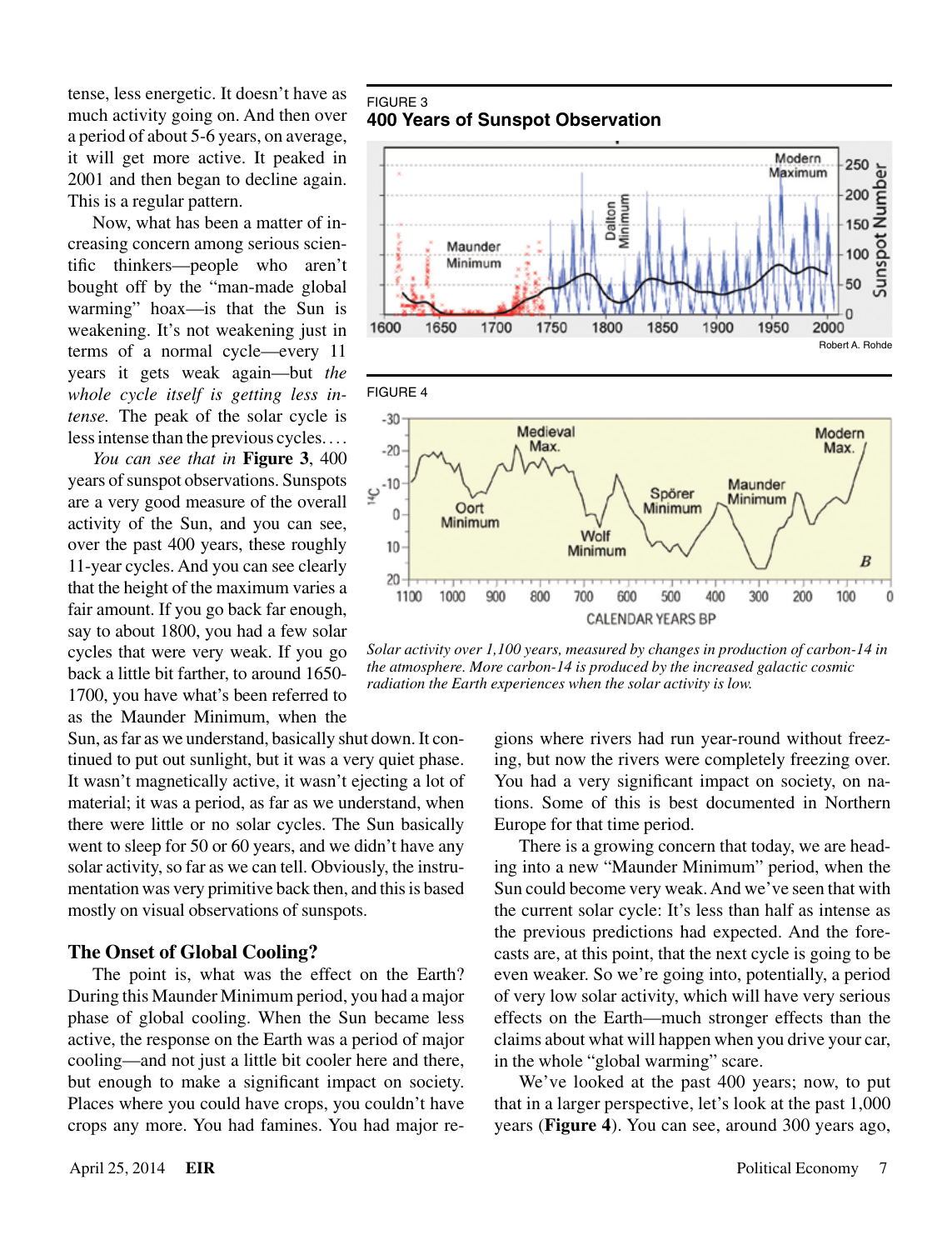the Maunder Minimum, which was only one of several periods when the Sun became very weak. For an extended period of time decades, 50 years—the Sun became very inactive. And for every one of these periods of low solar activity over the past 1,000 years, there is evidence of global cooling effects, regions of the planet getting dramatically colder, increased glaciation, increased ice flow—various evidence that the Earth as a whole got cooler in these periods of lower solar activity.

There's a recent study out of the Chinese Academy of Sciences, that showed that in certain regions of China, around Tibet, each of these periods of low solar activity corresponded to prolonged periods of drought.

So we have plenty of indications here that this is an immediate, serious concern that we have to be looking at and thinking about when we talk about the drought today.

#### FIGURE 5 **The NAWAPA Region**



*The North American Water and Power Alliance (NAWAPA) will counter the effects of solarinduced drought.*

If we look at the activity of the Sun, if we look at the effects it has had in the past, and we look at where the Sun is going now—to a quiet, weaker phase—then we have no reason to assume that the water availability is going to return to the better days of 40, 50, or 60 years ago. If the West is going to survive and prosper; if California is going to produce food; if Texas is going to produce food; if the U.S. people are going to be fed, then mankind is going to have to abandon the green policy and take an active role in improving the conditions of the West.

## **Start Building NAWAPA Now**

**Figure 5** shows an illustration of the North American Water and Power Alliance project, which is a keystone project to save the western United States—a project that has been on the books for decades, to address the failure of the biosphere to distribute water in a sufficient way throughout the West. The natural conditions are such that you have a huge amount of precipitation, water, that falls in the very northern regions of the West: Alaska, British Columbia, Yukon Territory. A huge amount of water-flow there, but much of it goes completely unused, flowing right back into the ocean, without having a chance to participate in plant life, to participate in any type of biological system. Much of this water is pumped up, by evaporation by the Sun; dumped into the Northwest, and then runs right back into the ocean, completely unused.

If we are not insane greenies, and we recognize that mankind's obligation is to *improve* the territory of the planet, to improve the land, to improve the biosphere, to improve life, to make life better—then we recognize that this is an obvious, natural program: to